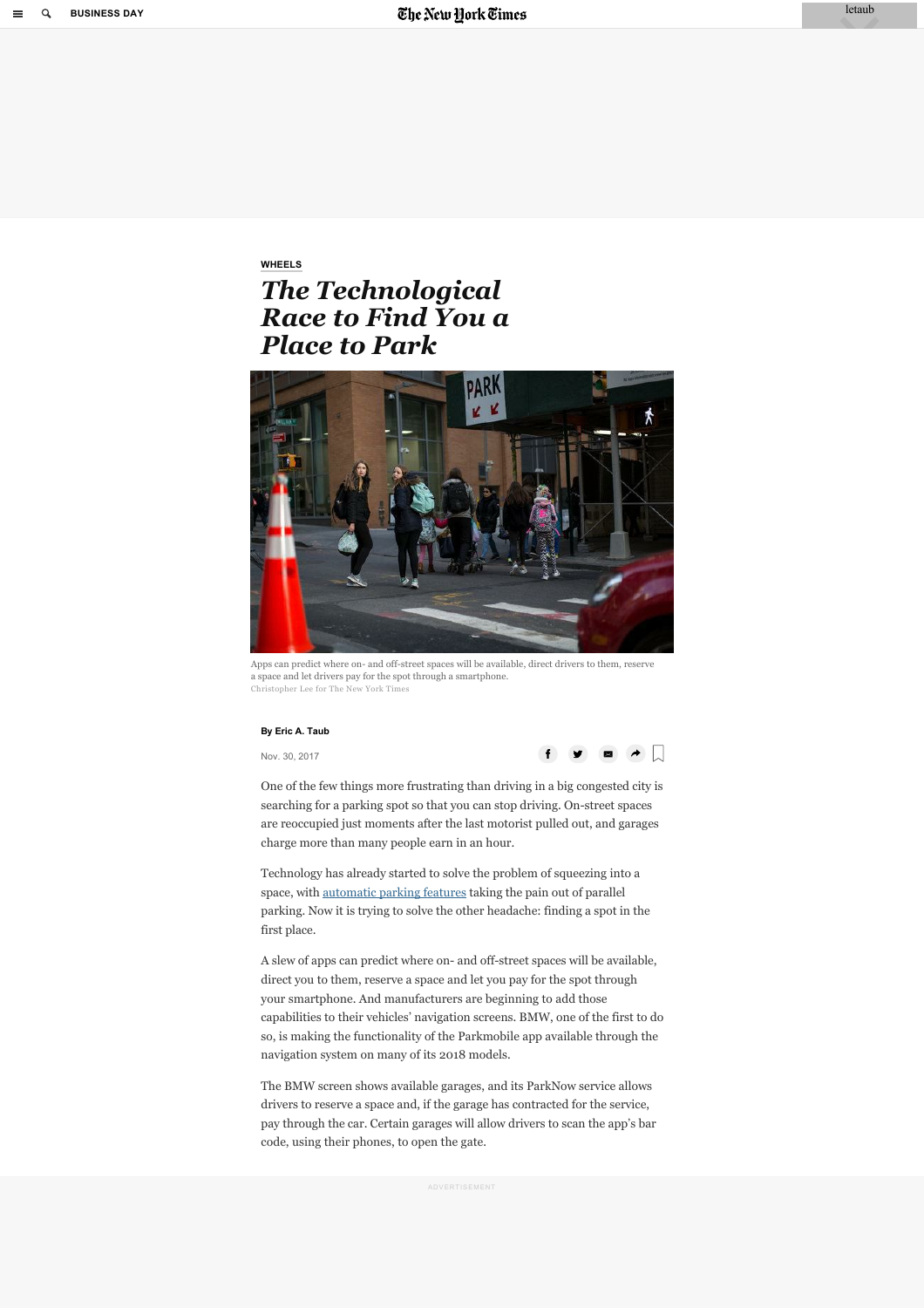For those metered parking spaces that have sensors, the car's navigation system asks if you want to start a parking session and then, once that's confirmed, charges for the meter on the screen.

Beginning next year, Parkmobile will also allow drivers to add additional meter time via the smartphone app and pinpoint available meters, said Jon Ziglar, Parkmobile's chief executive.

Most vehicles lack extensive integration with parking information, but drivers can easily replicate the functionality with one of the many smartphone apps on the market, including BestParking, Parker, ParkMe, ParkWhiz and SpotHero. Which one you choose may come down to the number of parking spaces that any particular app inventories in your city.

"All these apps are pretty similar in features," said Vishwas Shankar, research manager at the Frost & Sullivan consulting firm.

According to Frost & Sullivan's research, the various parking apps track more than 57 million on- and off-street spaces in the United States and Europe, and the apps are used by 30 million people.

## EDITORS' PICKS



Making Ballet That Speaks to Our Everyday [Lives](https://www.nytimes.com/2018/05/12/us/college-student-suicide-hamilton.html?fallback=0&recId=15fGH8VlG7b0AejzWpmxtPFF7yQ&geoContinent=NA&geoRegion=CA&recAlloc=als1&geoCountry=US&blockId=signature-journalism)



His College Sa Despair. His Parents Didn't Until It Was Too



Change My Body

[According to Inrix, a data collection firm that provides traffic data to the](http://inrix.com/press-releases/npmrds/) federal government and space information to a number of parking apps, American drivers waste 17 hours per year in a search for a space. Almost one-third of the drivers surveyed said they had been in a fight over a space in the previous year.

"Parking is a very important problem to solve," said Jason Schulz, Inrix's general manager of parking. "Congestion and parking are opposite sides of the same coin."

Inrix and its competitors combine historical data and real-time information to predict how likely a driver will be to find a space in a garage, and which streets are more likely to have metered parking available during a particular time of day.

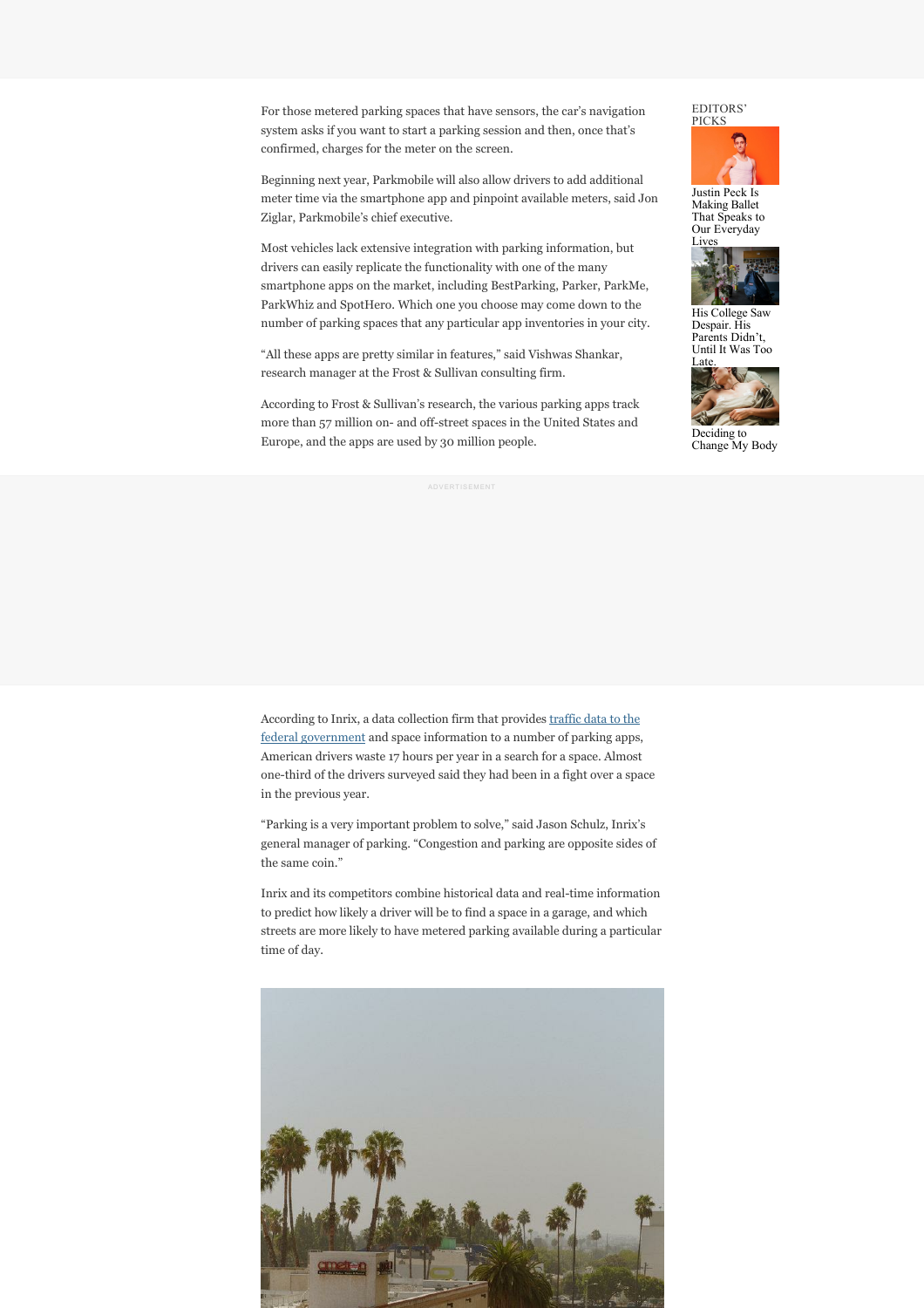

Parking apps track more than 57 million on- and off-street spaces in the United States and Europe, and the apps are used by 30 million people. Molly Matalon for The N

What Inrix doesn't do is let you know that a particular parking meter is available. The problem with such granular information is that it's accurate only for a minute or two at best, before someone else grabs the spot.

Inrix accumulates street parking data based on historical parking trends by day and time, cost and available hours. In addition, it is starting to receive information from cars that have ultrasonic sensors; as they pass an empty space, that information is relayed to the cloud and aggregated to generate parking patterns — which may already be known to residents in densely populated areas like Manhattan.

Waze, the crowdsourcing navigation app, uses Inrix and other data sources as it enters the "initial stages" of integrating parking information, said Fej Shmuelevitz, the company's business development manager. The app can suggest available parking garages near a driver's destination, with information that is updated based on user input.

Waze is also looking to provide parking information that can be sorted based on price, with the ability to pay for parking through the app. Waze envisions street parking information that uses a vehicle's sensors and cameras to find free spots.

To find one's way in a covered parking garage, Waze is contemplating offering garage owners Waze Beacons, technology that uses Bluetooth to transmit navigation information in areas without cellular coverage.

HERE Technologies, a mapping and traffic data analytics service owned by Audi, BMW and Daimler, expects to release its parking data feature next year, said Helmuth Ritzer, the company's vice president of connected vehicle services.

"We're looking at parking holistically," Mr. Ritzer said. That includes integrating historic street parking availability, real-time information and data from a particular vehicle's ultrasonic sensors as it drives by parking spaces.

This information will be supplied to HERE's app partners; used in its own map offering, available in Audi's new flagship A8 sedan; and shared with other Audi owners.

An improved parking experience is important not just to drivers but to municipalities as well, as one way to reduce gridlock and pollution. Los Angeles instituted its LA Express Park service several years ago, combining inroad parking meter sensors with smartphone apps that allow drivers to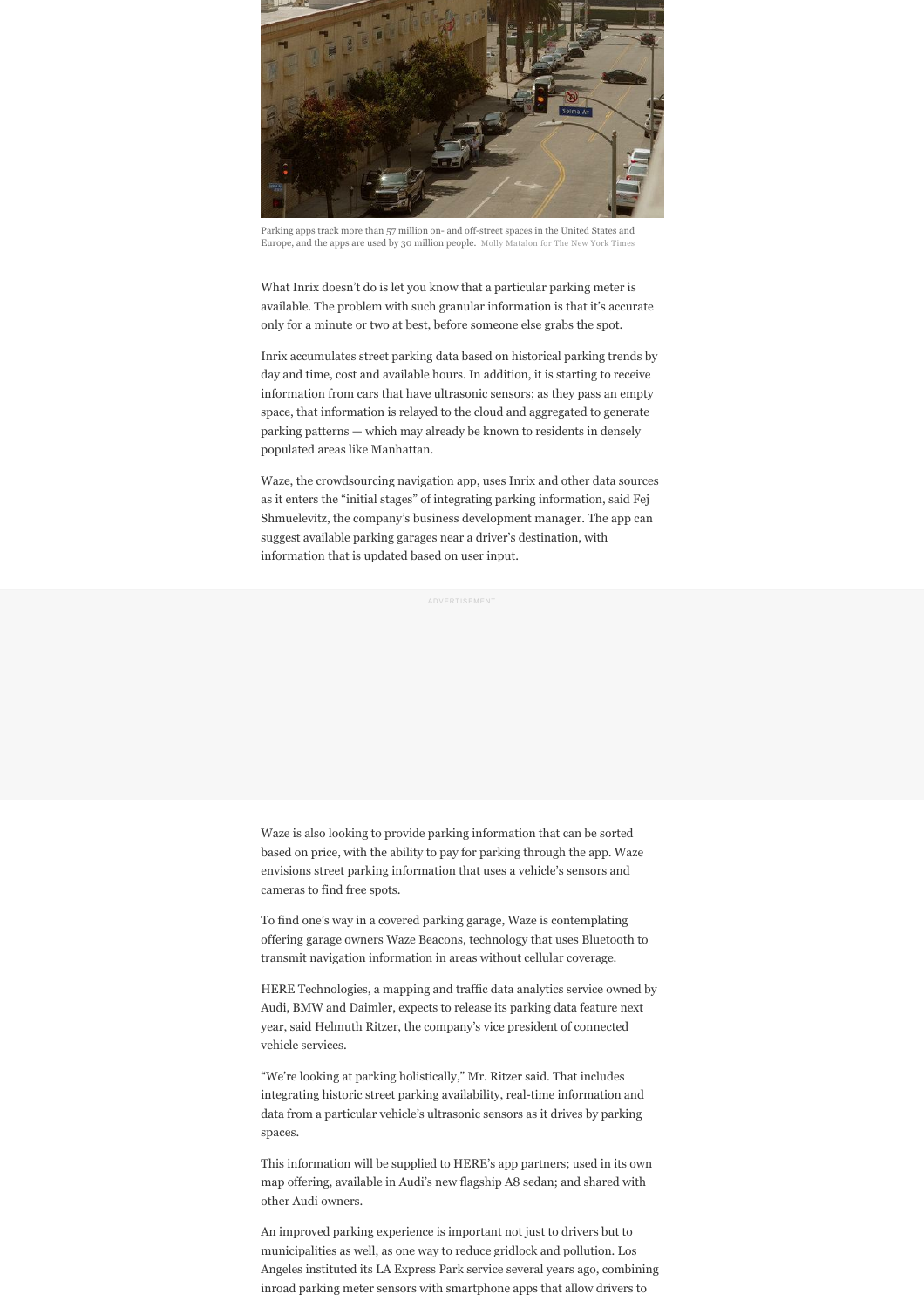find empty spaces that might otherwise go underused.

Using \$15 million in federal grant funding and \$3.5 million from the city, Los Angeles placed roadway meter sensors in a 4.5-square-mile area of downtown. Drivers can use one of three commercial parking apps to learn where on-street or municipal garage spaces are available. Pricing is dynamic and ranges from 50 cents to \$6 per hour, based on demand.

ADVERTISEMENT

The project has been successful enough that the city recently expanded its availability to the Westwood area, home of the University of California, Los Angeles, and will add the tourist-heavy Hollywood area in six months.

Making it easier to find parking spots is not merely a matter of convenience for drivers, but a necessity for cars when they start doing the looking themselves.

Automating the process of finding, navigating to and paying for parking is an essential element in the creation of a fully autonomous vehicle. Mr. Ziglar of Parkmobile said he could envision a time when his company's technology not only paid for and parked a car by itself, but also serviced, cleaned and charged the vehicle, automatically.

"We're setting up the infrastructure now to make this happen," Mr. Ziglar said.

A version of this article appears in print on November 30, 2017, on Page B4 of the New York edition with the headline: The Technological Race Is On to Find You a Place to Park. [Order Reprints](http://www.nytreprints.com/) | [Today's Paper](http://www.nytimes.com/pages/todayspaper/index.html) | [Subscribe](https://www.nytimes.com/subscriptions/Multiproduct/lp8HYKU.html?campaignId=48JQY)



#### **Related Coverage**

Jan. 22, 2015

[If a Car Is Going to Self-Drive, It Might as Well](https://www.nytimes.com/2015/01/23/automobiles/if-a-car-is-going-to-self-drive-it-might-as-well-self-park-too.html?action=click&module=RelatedCoverage&pgtype=Article®ion=Footer) Self-Park, Too

Advertisement

## Continue »

## <span id="page-3-0"></span>The New York Times

**NEWS** [Home Page](https://www.nytimes.com) [World](https://www.nytimes.com/world) [U.S.](https://www.nytimes.com/national) [Politics](https://www.nytimes.com/politics)

**OPINION** [Today's Opinion](https://www.nytimes.com/opinion) [Op-Ed Columnists](https://www.nytimes.com/topic/subject/columnists) [Editorials](https://www.nytimes.com/pages/opinion/index.html#editorials) [Contributing Writers](https://www.nytimes.com/pages/opinion/index.html#contributing) **ARTS** [Today's Arts](https://www.nytimes.com/arts) [Art & Design](https://www.nytimes.com/design) [Books](https://www.nytimes.com/books) [Dance](https://www.nytimes.com/dance)

## **LIVING**

[Automobiles](https://www.nytimes.com/automobiles) [Crossword](https://www.nytimes.com/crosswords) [Food](https://www.nytimes.com/dining)

[Education](https://www.nytimes.com/education)

**MORE** [Tools & Services](http://www.nytimes.com/marketing/tools-and-services) [N.Y.C. Events Guide](https://www.nytimes.com/events) [Multimedia](https://www.nytimes.com/pages/multimedia/index.html) [Photography](https://lens.blogs.nytimes.com)

[Go to Home Page »](https://www.nytimes.com/)

- **SUBSCRIBE [Home Delivery](https://www.nytimes.com/hdleftnav)**
- **[Gift Subscriptions](https://www.nytimes.com/giftleftnav)**
- **[Crossword](https://www.nytimes.com/crosswords)**